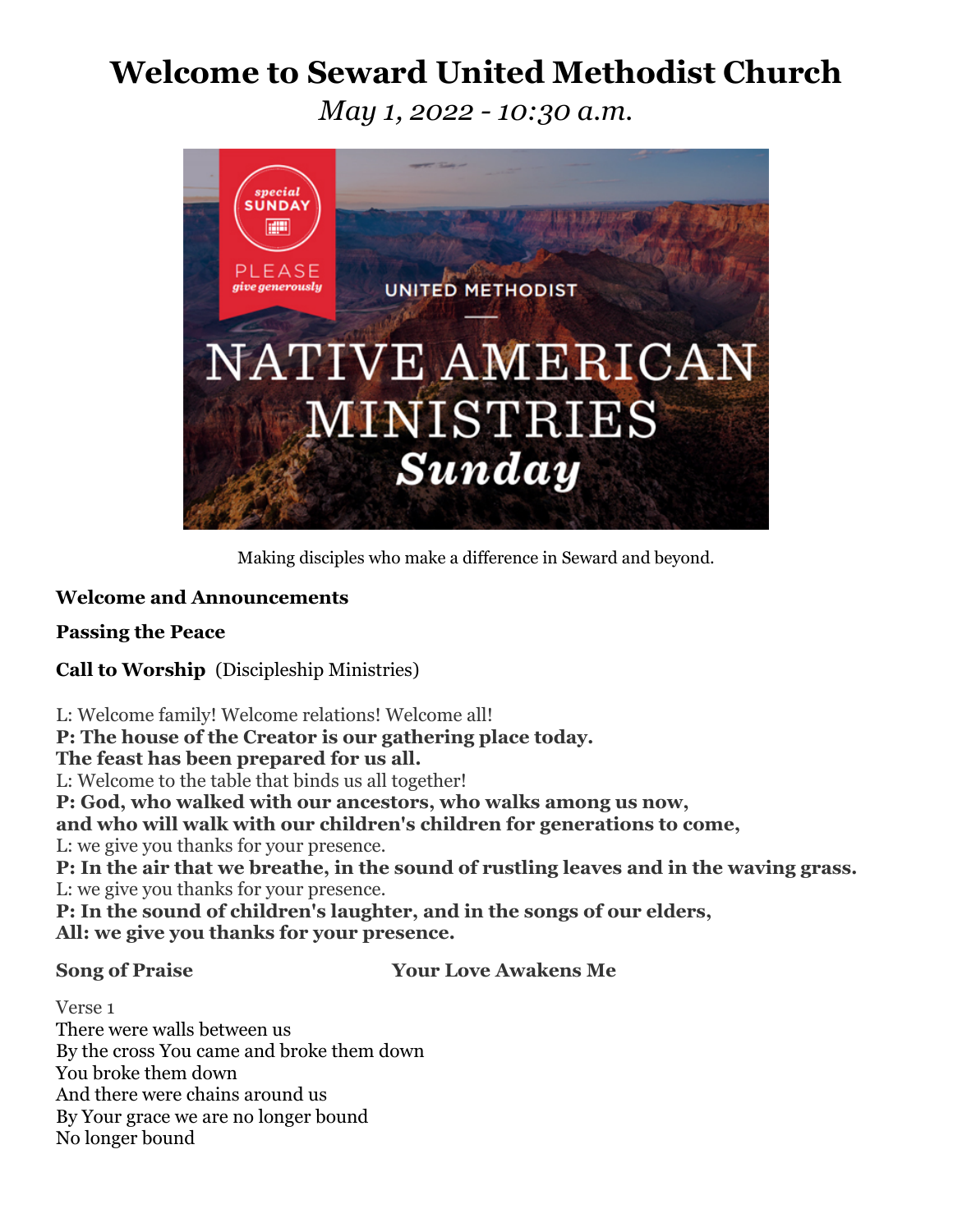Pre-Chorus You called me out of the grave You called me into the light You called my name and then my heart came alive

Chorus Your love is greater Your love is stronger Your love awakens awakens awakens me (REPEAT)

Verse 2 Feel the darkness shaking All the dead are coming back to life I'm back to life Hear the song awaken All creation singing we're alive 'Cause You're alive

Bridge And what a love we've found Death can't hold us down We shout it out We're alive 'cause You're alive

Ending Your love awakens me Your love is greater Your love is stronger Your love awakens awakens awakens me

CCLI Song # 7054720 Chris Quilala | Phil Wickham © 2016 Phil Wickham Music (Admin. by BMG Rights Management [c/o Music Services, Inc.]) Seems Like Music (Admin. by BMG Rights Management [c/o Music Services, Inc.]) Sing My Songs (Admin. by BMG Rights Management [c/o Music Services, Inc.]) Capitol CMG Genesis (Admin. by Capitol CMG Publishing) Jesus Culture Music (Admin. by Capitol CMG Publishing) For use solely with the SongSelect® Terms of Use. All rights reserved. [www.ccli.com](http://www.ccli.com/) CCLI License # 944110

# **Opening Prayer** (Discipleship Ministries)

All of God's People: We send to you, Creator God, our dreams, visions, and prayers. For our mission, let your Spirit move us to honor and respect one another – from the least to the greatest. May we treat everyone we encounter with dignity and love. May we affirm the image of the Creator within each one of us. May we help restore the image of the Creator on earth. May our words, thoughts, and actions nourish and sustain your creation. For the Church, may she lead and dance with honor. Let all who follow her steps and rhythm know and feel righteousness and strength. May her regalia exemplify purity and perfection. For the world, may the nations of the earth gather to listen to the heartbeat of God. May they sit in silence as the Great Peacemaker teaches and shows them how to walk upright. May the war clubs and instruments of destruction be transformed into life-giving means of grace. For the hearts of the people, created with your sacred fire burning within us, we confess that we struggle to live out of our great potential. When we do harm to your Creation, your creatures and fellow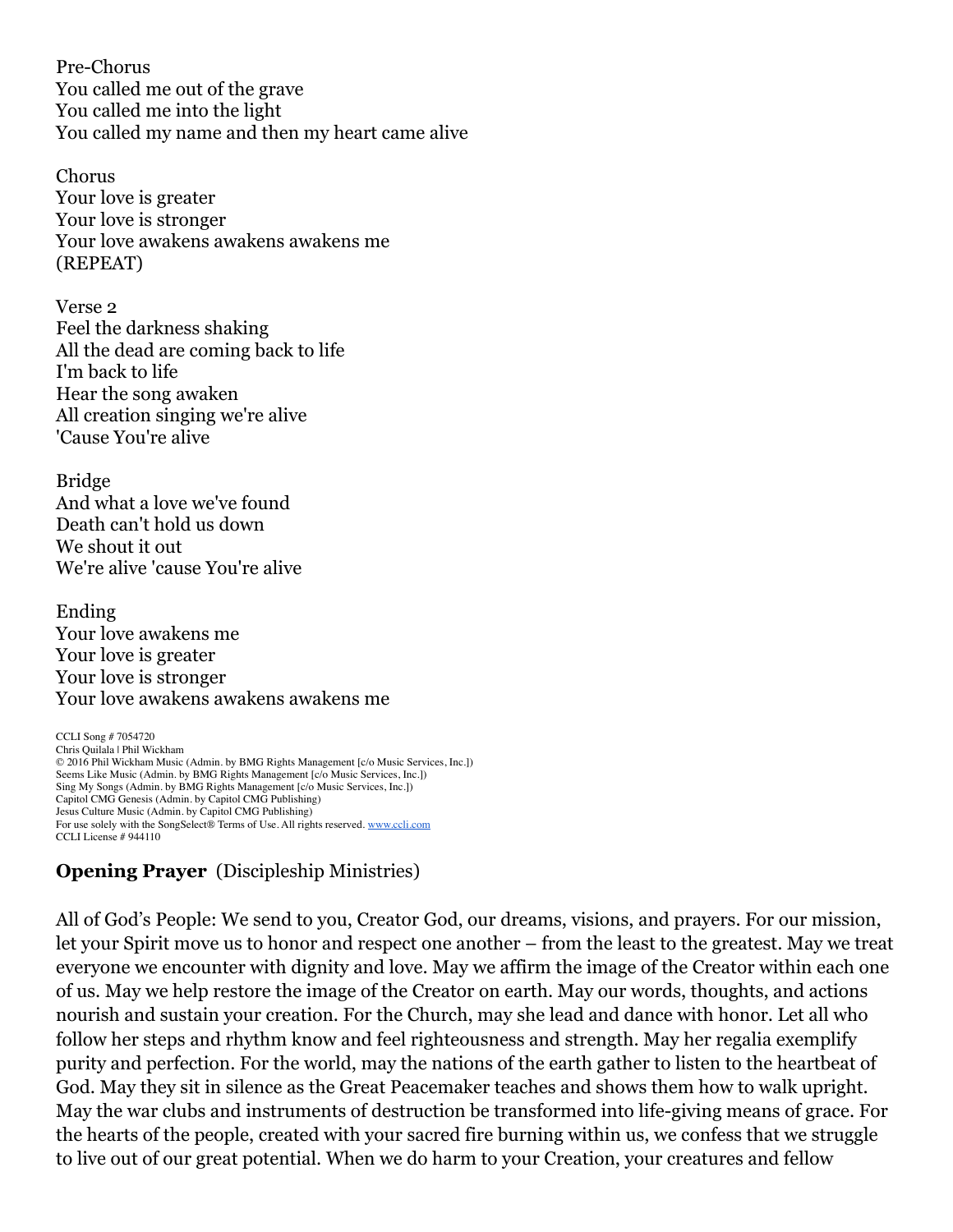human beings, forgive us. When we fail to do all the good we can, in all the places we can, forgive us. When we turn away from your love and grace, forgive us. Let us hear, now, the good news of Jesus Christ, You are forgiven. I am forgiven. We are forgiven.

#### **Children's Time Pastor JoEllen Axthelm & Camp Fontanelle Leaders**

**Scriptures**

**Psalter, Psalm 30 pg. 762-763 UMH**

#### **Response**

For the night weeping may tarry; With the morning light come joy.

#### **R**

1I will extol, you O Lord, for you have lifted me up, and did not let my foes rejoice over me. <sup>2</sup> **O Lord my God, I cried to you for help, and you healed me.** 3 O Lord, you brought up my soul from Sheol, **restored me to life from among those gone down to the pit. R** 4 Sing praises to the Lord, O his faithful ones, and give thanks to his holy name. <sup>5</sup> **Surely the Lord's anger is but for a moment; the Lord's favor is for a lifetime.** Weeping may tarry for the night, but joy comes with the morning. <sup>6</sup> **As for me, I said in my prosperity, "I shall never be moved."** 7 By your favor, O Lord, you had established me as a strong mountain; **You hid your face, I was dismayed. R** 8 To you, O Lord, I cried, and to the Lord I made supplication: <sup>9</sup> **"What profit is there I my death, if I go down to the pit?** Will the dust praise you? Will it tell of your faithfulness? <sup>10</sup> **Heart O Lord, and be gracious to me! O Lord, be my helper!"** <sup>11</sup> You have turned my mourning into dancing; you have loosed my sackcloth and girded me with gladness, 12 that my soul may praise you and not be silent. **O Lord, my God, I will give thanks to you forever. R**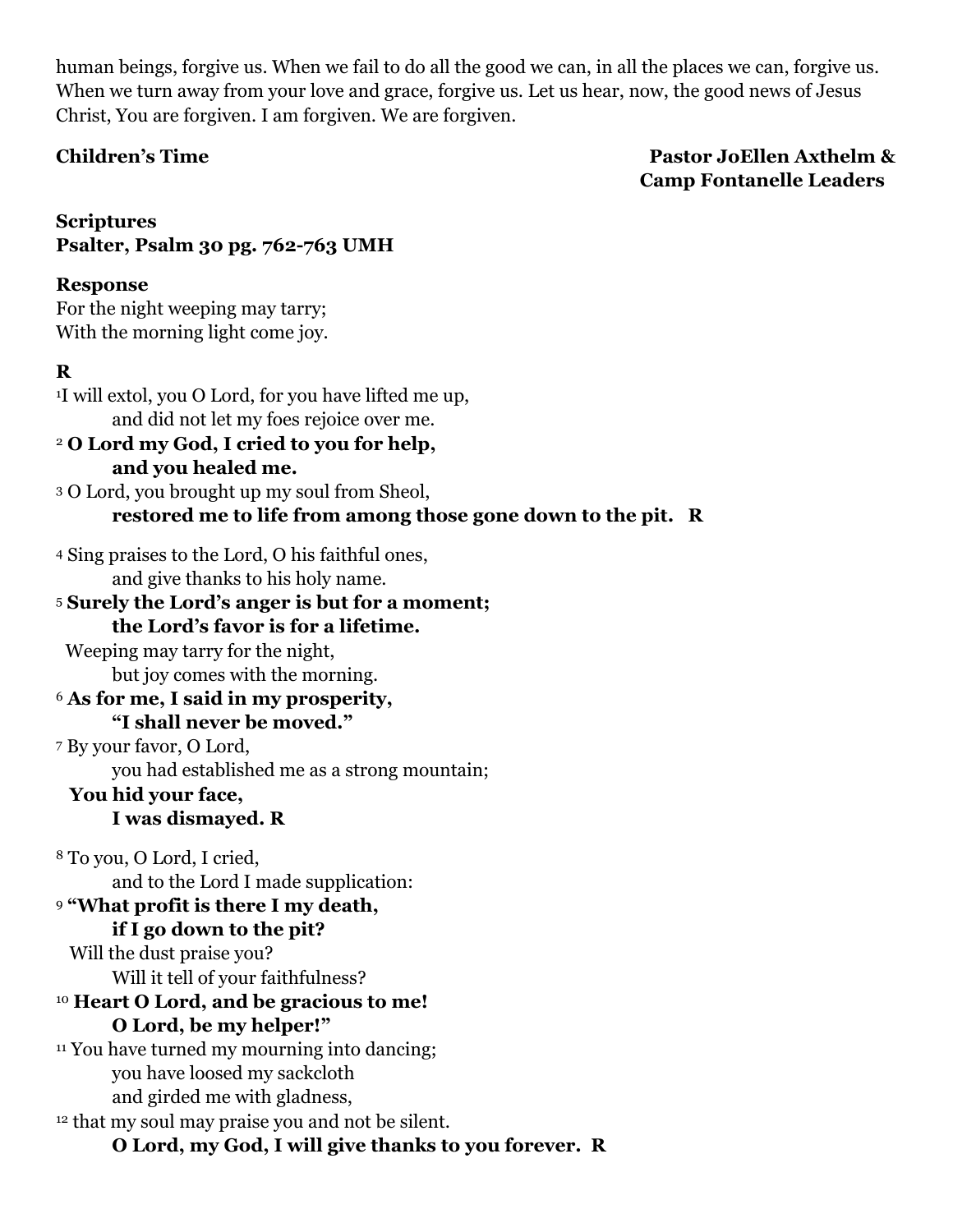### **Acts 9:1-20.** (NRSV, The Conversion of Saul)

Meanwhile Saul, still breathing threats and murder against the disciples of God, went to the high priest and asked him for letters to the synagogues at Damascus, so that if he found any who belonged to the Way, men or women, he might bring them bound to Jerusalem. Now as he was going along and approaching Damascus, suddenly a light from heaven flashed around him. He fell to the ground and heard a voice saying to him, "Saul, Saul, why do you persecute me?" He asked, "Who are you, God?" The reply came, "I am Jesus, whom you are persecuting. But get up and enter the city, and you will be told what you are to do." The men who were traveling with him stood speechless because they heard the voice but saw no one. Saul got up from the ground, and though his eyes were open, he could see nothing; so they led him by the hand and brought him into Damascus. For three days he was without sight, and neither ate nor drank.

Now there was a disciple in Damascus named Ananias. God said to him in a vision, "Ananias." He answered, "Here I am, God." God said to him, "Get up and go to the street called Straight, and at the house of Judas look for a man of Tarsus named Saul. At this moment he is praying, and he has seen in a vision[[a\]](https://www.biblegateway.com/passage/?search=Acts%209%3A1-20&version=NRSV#fen-NRSV-27217a) a man named Ananias come in and lay his hands on him so that he might regain his sight." But Ananias answered, "God, I have heard from many about this man, how much evil he has done to your saints in Jerusalem; and here he has authority from the chief priests to bind all who invoke your name." But God said to him, "Go, for he is an instrument whom I have chosen to bring my name before Gentiles and kings and before the people of Israel;I myself will show him how much he must suffer for the sake of my name." So, Ananias went and entered the house. He laid his hands on Saul[[b](https://www.biblegateway.com/passage/?search=Acts%209%3A1-20&version=NRSV#fen-NRSV-27222b)] and said, "Brother Saul, Jesus, who appeared to you on your way here, has sent me so that you may regain your sight and be filled with the Holy Spirit." And immediately something like scales fell from his eyes, and his sight was restored. Then he got up and was baptized, and after taking some food, he regained his strength.

## **Saul Preaches in Damascus**

For several days he was with the disciples in Damascus, and immediately he began to proclaim Jesus in the synagogues, saying, "He is the Son of God."

# **Hymn Lord of the Dance UMH 261**

1 I danced in the morning when the world was begun, and I danced in the moon and the stars and the sun, and I came down from heaven and I danced on the earth. At Bethlehem I had my birth.

[Refrain:] Dance, then, wherever you may be; I am the Lord of the Dance, said he. And I'll lead you all wherever you may be, and I'll lead you all in the dance, said he.

2 I danced for the scribe and the Pharisee, but they would not dance and they would not follow me; I danced for the fishermen, for James and John; they came to me and the dance went on. (Refrain)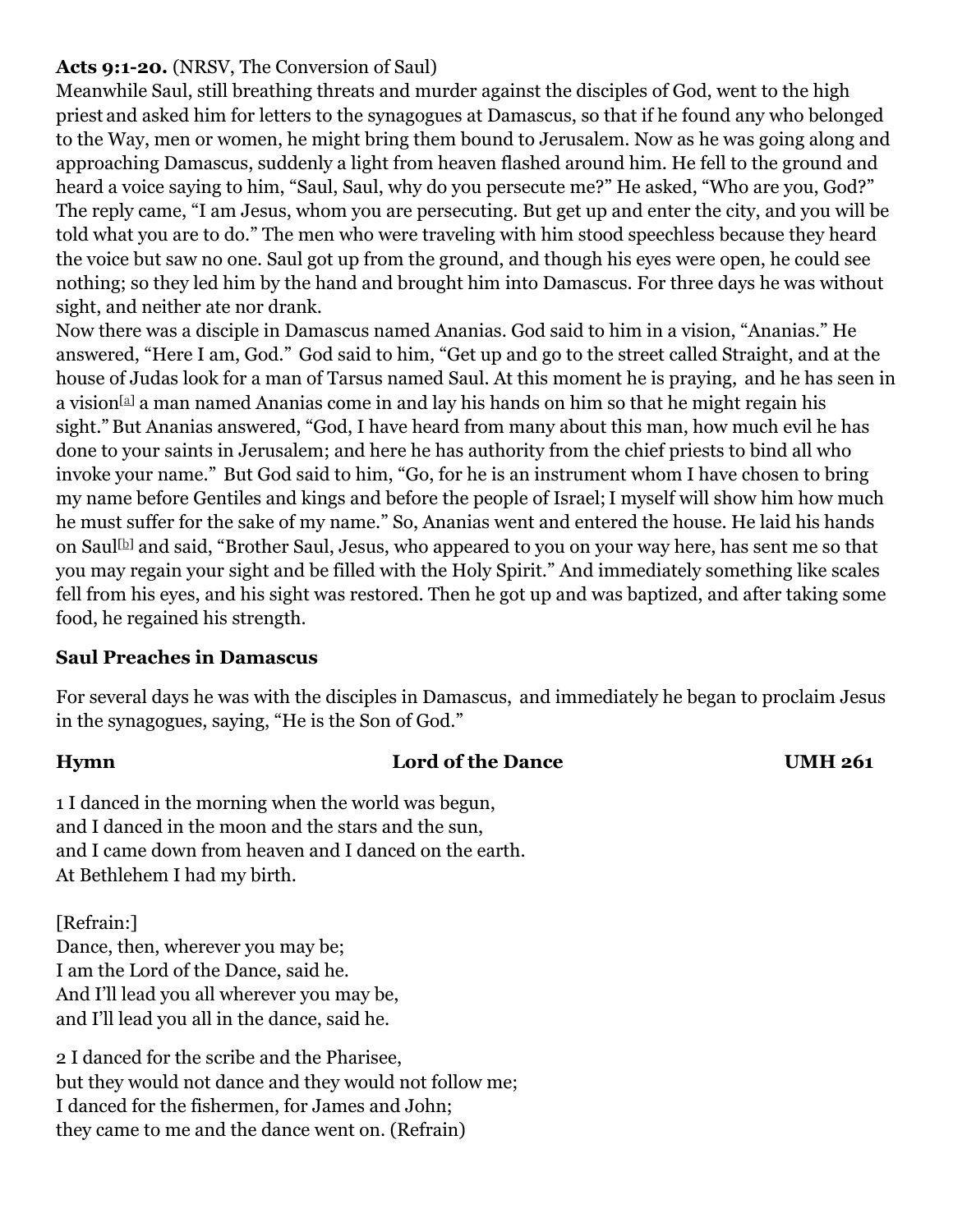3 I danced on the sabbath when I cured the lame, the holy people said it was a shame; they whipped and they stripped and they hung me high; and they left me there on a cross to die. (Refrain)

4 I danced on a Friday and the sky turned black; it's hard to dance with the devil on your back; they buried my body and they thought I'd gone, but I am the dance and I still go on. (Refrain)

5 They cut me down and I leapt up high, I am the life that'll never, never die; I'll live in you if you'll live in me; I am the Lord of the Dance, said he. (Refrain)

**Sermon Called to Re-member Pastor JoEllen Axthelm** 

**PRAYER OF CONFESSION** (ACTS 9, PSALM 30), (*Sandra Miller, Ministry Matters)*

L: God of Forgiveness, hear now the confession of our sins. **P: Our greed and our lust for power create enemies where we should find friends.** L: We fail to offer comfort and aid to those who are afraid and beat down by the burdens of life. **P: We are as blind and willful as Saul to the pain and the destruction of our wrongdoings and our well-meaning crusades.** L: Forgive us, merciful One. Give us sight to see with your eyes, that we may bring hope and peace to our world. **All: Amen.**

## **WORDS OF ASSURANCE** (ACTS 9, PSALM 30)

L: God's anger lasts but a moment, but God's favor lasts a lifetime. God forgives our shortcomings and sends deliverance through Jesus Christ, just as God forgave Saul and used him to spread the gospel.

## **All: Thanks be to God!**

The Prayers of the People

Please share your joys or concerns at the microphone or in the comments on Facebook or by texting us at 402-810-8900.

#### **Prayer Hymn Sanctuary Sanctuary TFWS 2164**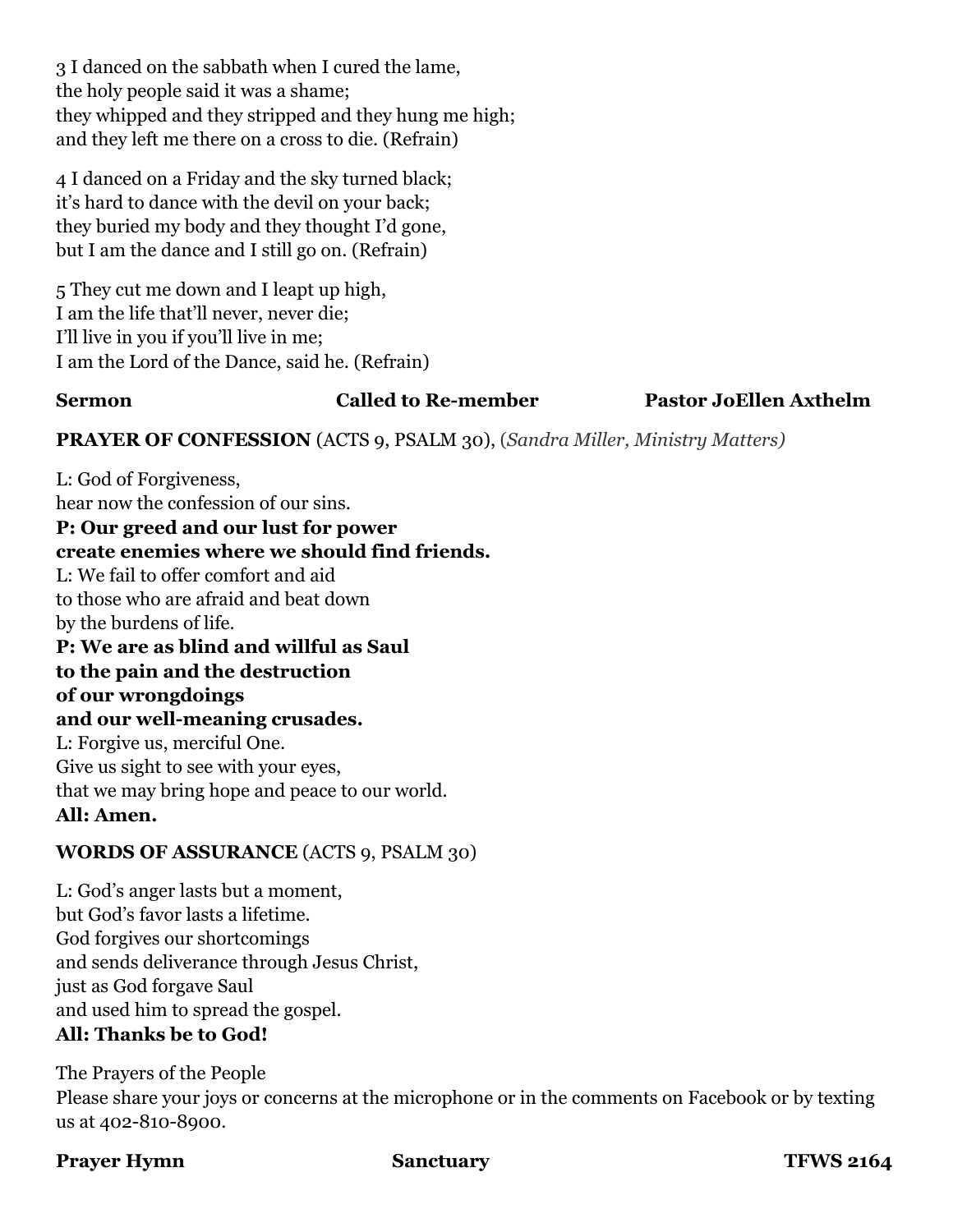Lord, prepare me to be a sanctuary, pure and holy, tried and true. With thanksgiving, I'll be a living sanctuary for you.

> Sharing of Joys & Concerns Pastoral Prayer The Lord's Prayer

#### **Offertory** Megan Forbes

**Doxology Praise God, from Whom All Blessings Flow UMH 94** Praise God, from whom all blessings flow; praise God, all creatures here below; Alleluia! Alleluia! Praise God, the source of all our gifts! Praise Jesus Christ, whose power up lifts! Praise the Spirit, Holy Spirit! Alleluia! Alleluia! Alleluia!

# **Prayer of Dedication**

Redeeming God, we live in a world that is far too ready to say that you can't be found, ready to choose punishment over mercy, judgment over compassion. Our world is too eager to put energy into exclusion rather than working to be inclusive of all your children. We confess to you that, like Saul, we have been blind, even in our sightedness, to what you are doing in the world. We need our eyes to be truly opened, God, to who you really are. Let our blindness fall away and let us see the good that we can do—through our prayers, presence, gifts, service, and our witness—to help usher in your kingdom here and now. May the gifts we give this morning be just the beginning of our availability to be your tools for bringing about the world you desire. We pray it in the name of the risen Christ. Amen. [*[Acts](https://lectionary.library.vanderbilt.edu/texts.php?id=135#hebrew_reading)  [9:1-6, \(7-20\)](https://lectionary.library.vanderbilt.edu/texts.php?id=135#hebrew_reading)]*

## **CELEBRATION OF HOLY COMMUNION Celebrant Pastors: JoEllen Axthelm and Jen Davidson**

For Holy Communion, if at home, you may use whatever simple elements you have at hand — bread, crackers, pita, juice, water, wine. If you are at in person worship please follow the instructions given by the Pastor.

Prayers of the Great Thanksgiving (spoken responsively)

Our God is with you, **And also with you.**  Lift up your hearts, **We lift them up to our God.**  Let us give our thanks to God. **It is right, and a good and joyful thing, always and everywhere to give our thanks to God.**  Heaven and earth sprang from your wisdom, O God, and you made us for your company. **We turned away, and our love failed,**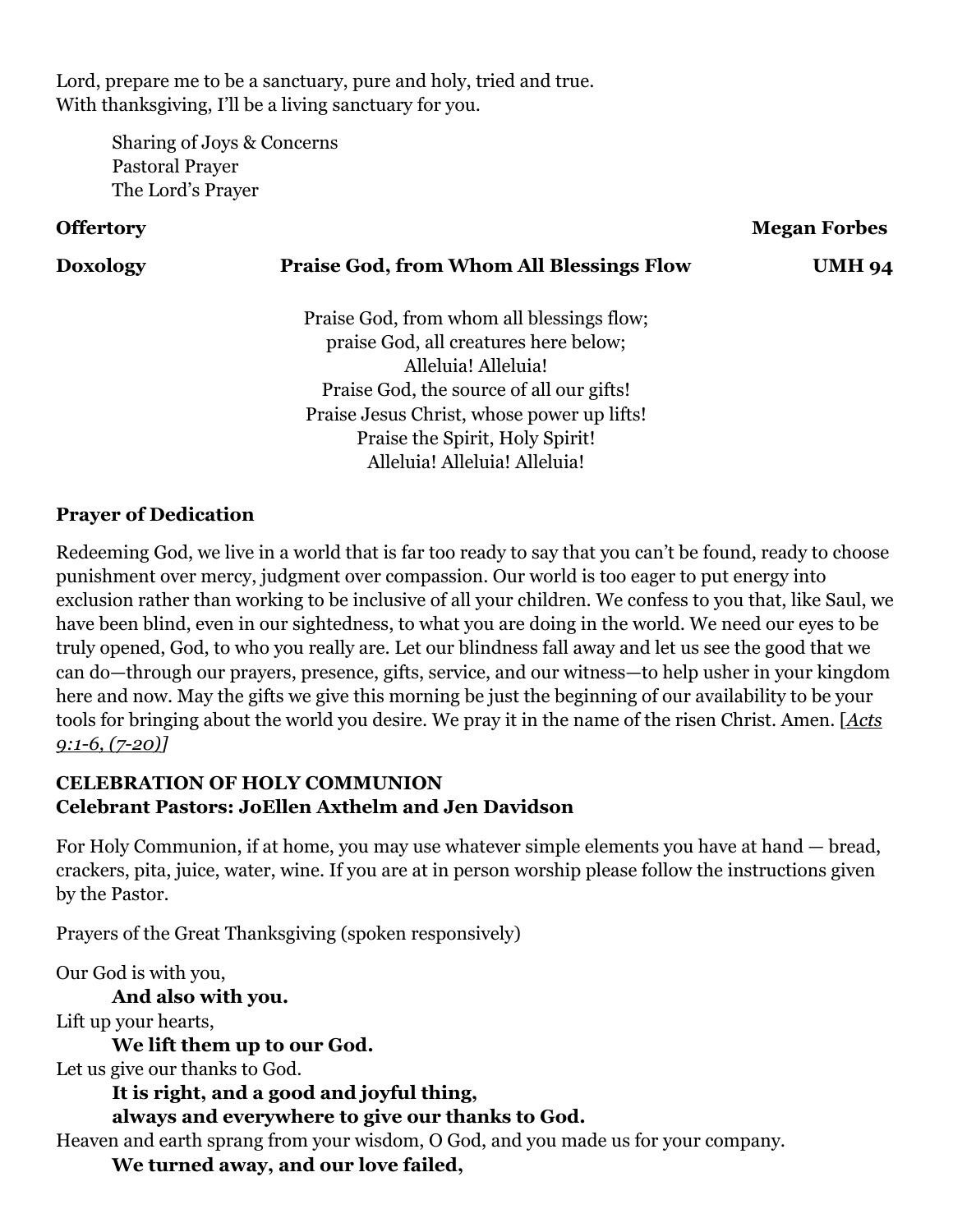#### **but you remained steadfast.**

### **You gave us room when we were in distress.**

And so with all your people here, and all the company of heaven, we join in an unending hymn of praise:

**Holy, holy, holy, God of power and might, Hosanna in the highest! Everything that springs from your wisdom is blessed! Hosanna in the Highest!**

You lived among us as our teacher, held us, called us friends.

**You died and live again to show us death is not the end.** 

You took bread.

**We remember.** 

You broke it.

**We remember,** 

You shared it. **We ate. We remember.** 

You took the cup.

**We remember.** 

You said "Drink". **We remember.** 

You shared it. **We drank. We remember.** 

And so today, we feast again; our bread and wine are you.

## **You live among us still, whenever we remember you.**

We offer ourselves now —

**In praise and thanksgiving.** 

We offer ourselves now —

**Holy and living.** 

Let us proclaim the mystery of faith.

# **Christ has died, Christ is risen, Christ will come again!**

Come Holy Spirit, on us gathered here.

**Be among us as we share these gifts of bread and wine.**  May they become for us the bread of life and the cup of grace

**that we may become Christ's love in the world.** 

God-incarnate, God-Spirit, and God-Source of All Beginnings,

**All glory and honor are yours, now and forever. AMEN!** 

# **SHARING OF THE BREAD AND CUP**

# **Communion Hymn Remembrance of You**

<sup>1</sup> We remember the night you broke the bread, The mercy of the words you said,